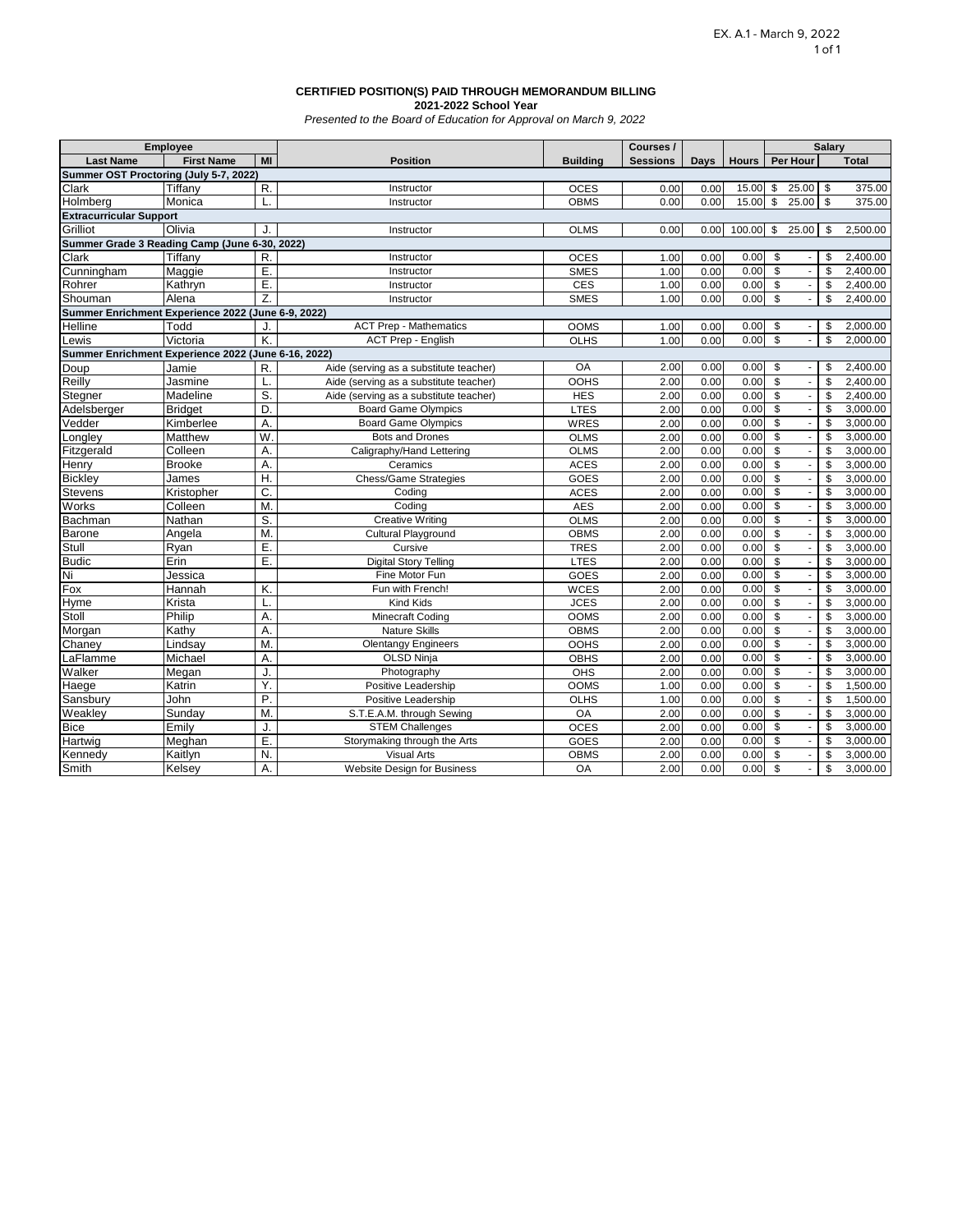# **SUPPLEMENTAL CONTRACTS 2021-22 School Year** Presented to the Board of Education for Approval on March 9, 2022

|                                    | Coach / Advisor |              |                   | Contract  |                |                 |                |        |
|------------------------------------|-----------------|--------------|-------------------|-----------|----------------|-----------------|----------------|--------|
| Supplemental Area                  | Location        | Last Name    | <b>First Name</b> | Middle    | Group          | <b>Step</b>     | Amount         | Season |
|                                    |                 |              |                   |           |                |                 |                |        |
| <b>Cheerleading</b>                |                 |              |                   |           |                |                 |                |        |
| <b>Asst Cheerleader Coach</b>      | <b>OHS</b>      | Andreski     | Keeley            | А.        | 6              | 14              | \$4.788.00     | Winter |
|                                    |                 |              |                   |           |                |                 |                |        |
| <b>Athletic Director</b>           |                 |              |                   |           |                |                 |                |        |
| <b>Athletic Director</b>           | <b>OBMS</b>     | Amborski     | Michael           | D.        | 4              | 2               | \$3,918.00     | Spring |
| Baseball                           |                 |              |                   |           |                |                 |                |        |
| <b>Boys Head Baseball Coach</b>    | <b>OHS</b>      | Lucas        | Ryan              | G.        | 2              | 20              | \$7,400.00     | Spring |
| <b>Boys Asst Baseball Coach</b>    | <b>OHS</b>      | Long         | Michael           |           | 4              | 3               | \$4,135.00     | Spring |
| <b>Boys Asst Baseball Coach</b>    | <b>OHS</b>      | Wells        | Eric              | <b>B.</b> | 4              | 10              | \$5,659.00     | Spring |
| Boys Asst Baseball Coach Volunteer | <b>OHS</b>      | <b>Baker</b> | Todd              | W.        | N/A            | N/A             | \$0.00         | Spring |
| <b>Faculty Manager</b>             |                 |              |                   |           |                |                 |                |        |
| <b>Faculty Manager</b>             | <b>OHS</b>      | Ehrhardt     | Marc              | R.        | 4              | $\overline{7}$  | \$5,006.00     | Spring |
| <b>Faculty Manager</b>             | <b>OBMS</b>     | Pauff        | Franklin          | P.        | 5              | 9               | \$5,006.00     | Spring |
| <b>Faculty Manager</b>             | <b>OLMS</b>     | <b>Baker</b> | Michael           | <b>B.</b> | 5              | 10 <sup>°</sup> | \$5,223.00     | Spring |
| Lacrosse                           |                 |              |                   |           |                |                 |                |        |
| <b>Girls Asst Lacrosse Coach</b>   | <b>OLHS</b>     | Minardi      | Peter             | G.        | 4              | 9               | 5,441.00<br>\$ | Spring |
| Tennis                             |                 |              |                   |           |                |                 |                |        |
| <b>Boys Head Tennis Coach</b>      | <b>OHS</b>      | Luxenburger  | Jeffrey           |           | 4              | 11              | \$5,659.00     | Spring |
| Track                              |                 |              |                   |           |                |                 |                |        |
| <b>Boys Asst Track Coach</b>       | <b>OBHS</b>     | Taylor       | Shaytell          | D.        | 4              | 2               | 3,918.00<br>\$ | Spring |
| <b>Girls Asst Track Coach</b>      | <b>OBHS</b>     | Lane         | Lindsey           | N.        | $\overline{4}$ | 3               | 4,135.00<br>\$ | Spring |
| <b>Girls Asst Track Coach</b>      | <b>OBHS</b>     | Ubry         | Catherine         | Ε.        | 4              | 6               | \$4,788.00     | Spring |
| <b>Boys Asst Track Coach</b>       | <b>OBMS</b>     | Mccord       | Gavin             | J.        | $\overline{7}$ | $\Omega$        | 2,176.00<br>\$ | Spring |
| <b>Girls Asst Track Coach</b>      | <b>OBMS</b>     | Ward         | Meredith          | D.        | $\overline{7}$ | 1               | \$2,394.00     | Spring |
| <b>Girls Head Track Coach</b>      | <b>OLMS</b>     | Fitzgerald   | Colleen           | А.        | 6              | 5               | \$3,700.00     | Spring |
| Volleyball                         |                 |              |                   |           |                |                 |                |        |
| <b>Boys Head Volleyball Coach</b>  | <b>OBHS</b>     | Cornett      | James             | J.        | 2              | $\Omega$        | \$5,223.00     | Spring |
| <b>Boys Asst Volleyball Coach</b>  | <b>OBHS</b>     | Simpson      | Skyler            | J.        | 4              | 3               | \$<br>4,135.00 | Spring |
| Weight Training                    |                 |              |                   |           |                |                 |                |        |
| <b>Weight Training Coordinator</b> | <b>OHS</b>      | Withrow      | Katrinna          | R.        | 5              | 1               | \$3,265.00     | Spring |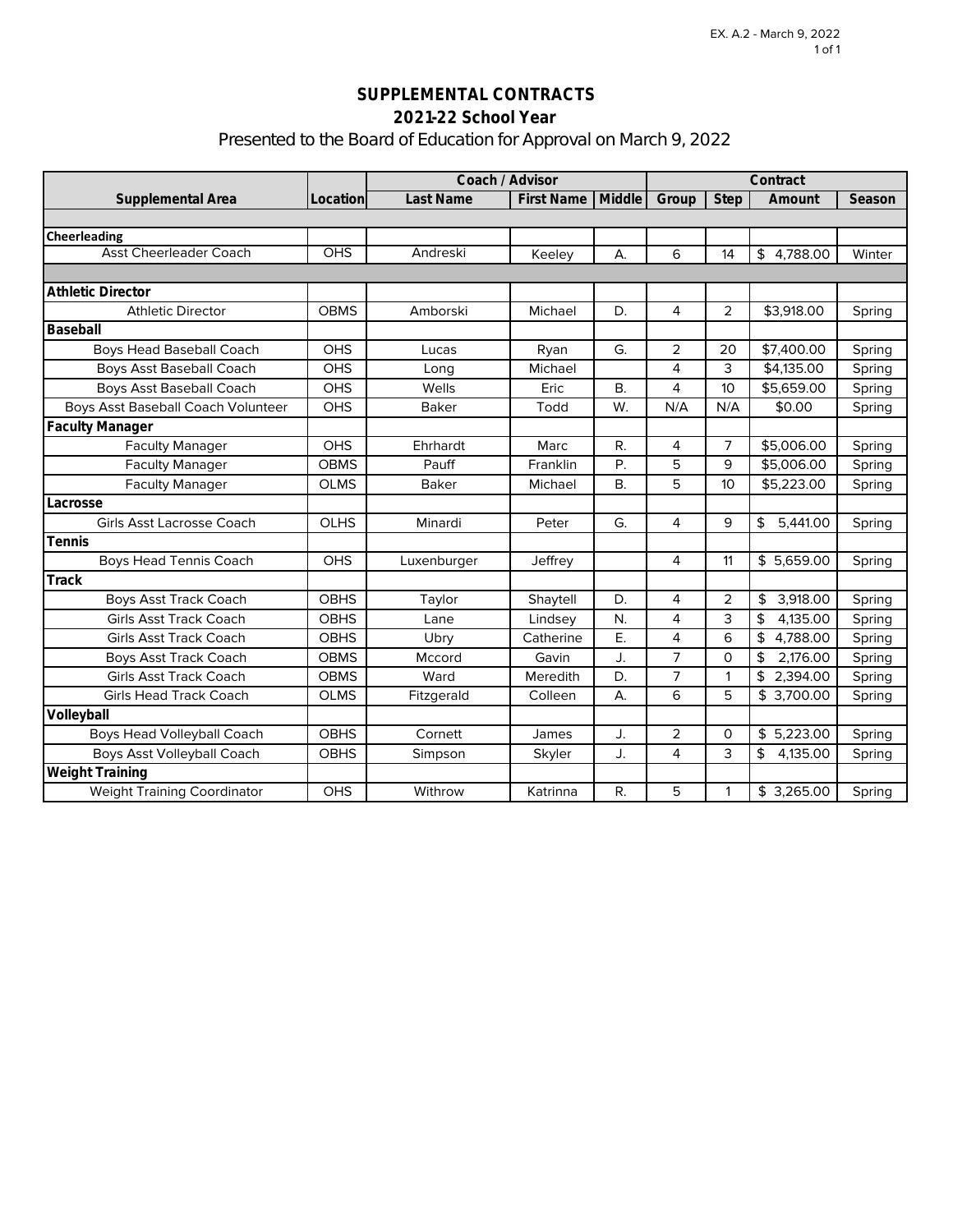# **PUPIL ACTIVITY SUPERVISOR CONTRACTS 2021-22 School Year** Presented to the Board of Education for Approval on March 9, 2022

|                                             |             | Coach / Advisor |                   |        | Contract       |                |                                           |          |
|---------------------------------------------|-------------|-----------------|-------------------|--------|----------------|----------------|-------------------------------------------|----------|
| Supplemental Area                           | Location    | Last Name       | <b>First Name</b> | Middle | Group          | <b>Step</b>    | Amount                                    | Season   |
| Advisor                                     |             |                 |                   |        |                |                |                                           |          |
| <b>Elementary Orchestra/Strings Advisor</b> | <b>ISES</b> | Pelfrey         | <b>Nicholas</b>   | R.     | 3/4 of 5       | 0              | \$2,285.25                                | All Year |
| Performing Arts Chaperone                   |             |                 |                   |        |                |                |                                           |          |
| Performing Arts Chaperone/Volunteer         | <b>OLHS</b> | Lombardo        | Keisha            | M.     | N/A            | N/A            | \$                                        | All Year |
| Performing Arts Chaperone/Volunteer         | <b>OLHS</b> | <b>Strunck</b>  | Lisa              | M.     | N/A            | N/A            | $\frac{1}{2}$<br>$\overline{\phantom{0}}$ | All Year |
|                                             |             |                 |                   |        |                |                |                                           |          |
| <b>Faculty Manager</b>                      |             |                 |                   |        |                |                |                                           |          |
| <b>Faculty Manager</b>                      | <b>OLHS</b> | Gillum          | Tanner            | T.     | $1/2$ of 4     | 3              | \$2,067.50                                | Spring   |
| <b>Faculty Manager</b>                      | OLHS        | Taegel          | Kevin             | D.     | $1/2$ of 4     | $\Omega$       | \$1,741.00                                | Spring   |
| Lacrosse                                    |             |                 |                   |        |                |                |                                           |          |
| Boys Asst Lacrosse Coach                    | OHS         | Gouhin          | Andrew            | D.     | 4              | $\overline{2}$ | \$3,918.00                                | Spring   |
| <b>Boys Asst Lacrosse Coach</b>             | OHS         | Tirado          | Antonio           |        | $1/2$ of $4$   | $\Omega$       | \$1,741.00                                | Spring   |
| Girls Asst Lacrosse Coach Volunteer         | <b>OLHS</b> | Newcomb         | Kathryn           | Ρ.     | N/A            | N/A            | \$0.00                                    | Spring   |
| Asst Lacrosse Coach Volunteer               | <b>OOHS</b> | <b>Adkins</b>   | Ethan             |        | N/A            | N/A            | \$0.00                                    | Spring   |
| Asst Lacrosse Coach                         | <b>OBMS</b> | Hoops           | Neal              | F.     | 7              | $\Omega$       | \$2,176.00                                | Spring   |
| <b>Boys Lacrosse Coach Volunteer</b>        | <b>OLMS</b> | Johnson         | Ryan              | C.     | N/A            | N/A            | \$0.00                                    | Spring   |
| Boys 7th Grade Lacrosse Coach               | <b>OLMS</b> | Winans          | Tim               | J.     | 6              | 8              | \$4,353.00                                | Spring   |
| Boys Lacrosse Coach Volunteer               | <b>OOMS</b> | Davidson        | Tanner            | M.     | N/A            | N/A            | \$0.00                                    | Spring   |
| Softball                                    |             |                 |                   |        |                |                |                                           |          |
| <b>Asst Softball Coach Volunteer</b>        | <b>OLMS</b> | Hulshof         | Benjamin          | M.     | N/A            | N/A            | \$0.00                                    | Spring   |
| Track                                       |             |                 |                   |        |                |                |                                           |          |
| <b>Asst Track Coach</b>                     | <b>OHS</b>  | Johnson         | Nicole            | M.     | $1/2$ of $4$   | $\Omega$       | \$1,741.00                                | Spring   |
| <b>Boys Asst Track Coach</b>                | OLHS        | Krile           | Robert            | T.     | $1/2$ of 4     | $\mathbf{1}$   | \$<br>1,850.00                            | Spring   |
| <b>Boys Asst Track Coach</b>                | <b>OLHS</b> | McShane         | Colin             | Ρ.     | 4              | 3              | \$<br>4,135.00                            | Spring   |
| <b>Boys Asst Track Coach</b><br><b>OLMS</b> |             | Vermeulen       | Jeni              | L.     | 7              | $\Omega$       | 2,176.00<br>\$                            | Spring   |
| Girls Asst Track Coach<br><b>OLMS</b>       |             | McKinney        | Michelle          | L.     | $\overline{7}$ | $\mathbf{1}$   | Ś<br>2,394.00                             | Spring   |
| Boys/Girls Asst Track Coach<br><b>OLMS</b>  |             | Helmling        | Talitha           | А.     | $\overline{7}$ | 0              | \$<br>2,176.00                            | Spring   |
| <b>Asst Track Coach Volunteer</b>           | <b>OOMS</b> | Schoenleb       | Michael           |        | N/A            | N/A            | \$                                        | Spring   |
| Volleyball                                  |             |                 |                   |        |                |                |                                           |          |
| <b>Boys Asst Volleyball Coach</b>           | <b>OBHS</b> | Meeks           | Garrett           | А.     | 4              | 0              | Ś.<br>3,482.00                            | Spring   |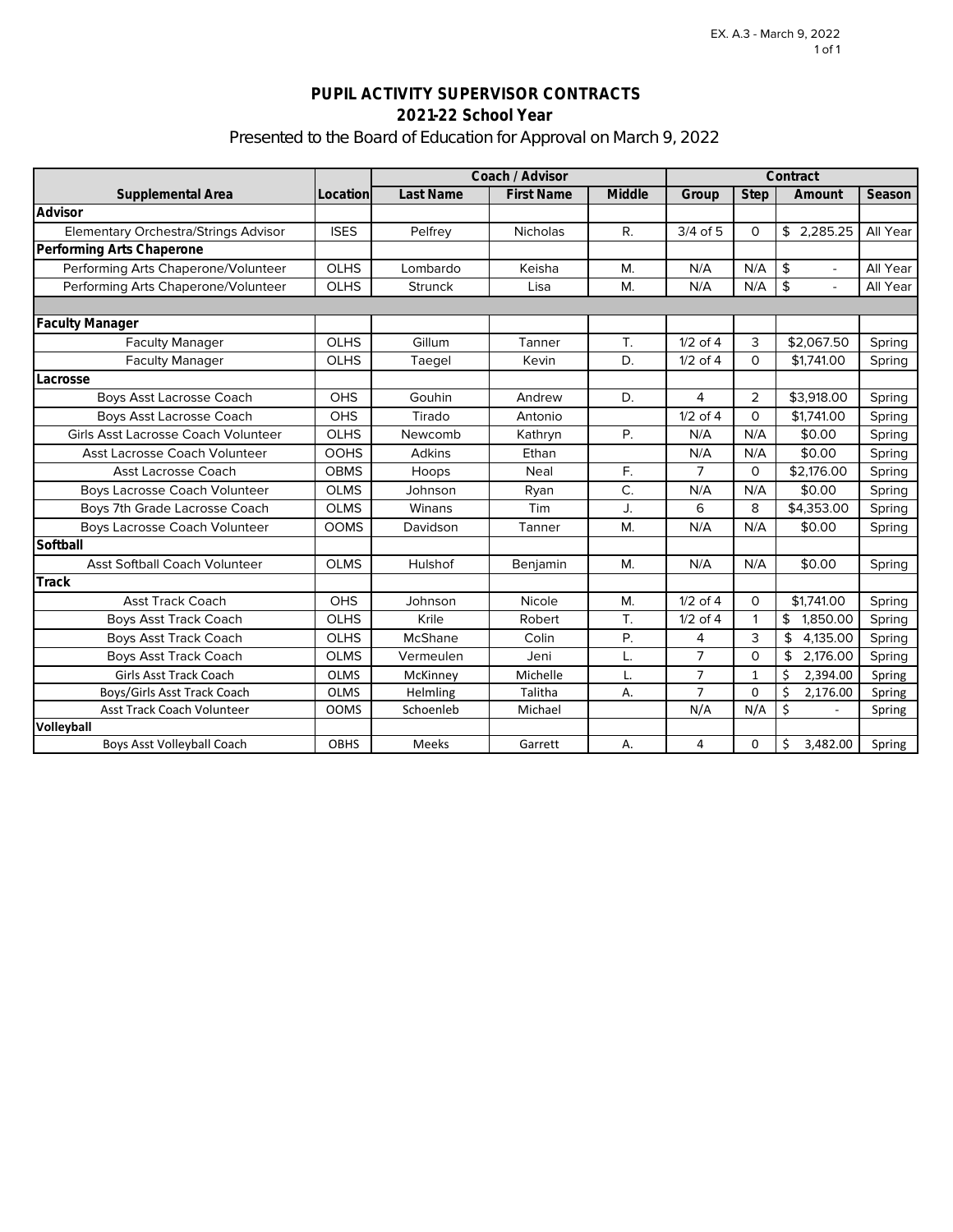| School      | Beginning<br>Date of Trip | Return Date | School<br>Davs<br>Missed | # of Volunteers | Event                                             | Location                          | Transportation    | Approximate<br>Number of<br><b>Students</b> |
|-------------|---------------------------|-------------|--------------------------|-----------------|---------------------------------------------------|-----------------------------------|-------------------|---------------------------------------------|
| All HS      | 3/24/2022                 | 3/26/2022   |                          | 10              | <b>First Robotics: Buckeye Regional</b>           | <b>Cleveland State University</b> | <b>School Bus</b> | 32                                          |
| <b>OLHS</b> | 4/22/2022                 | 4/25/2022   |                          |                 | Spring State Convention - Junior State of America | Chicago, IL                       | Charter Bus/Air   | $10 - 15$                                   |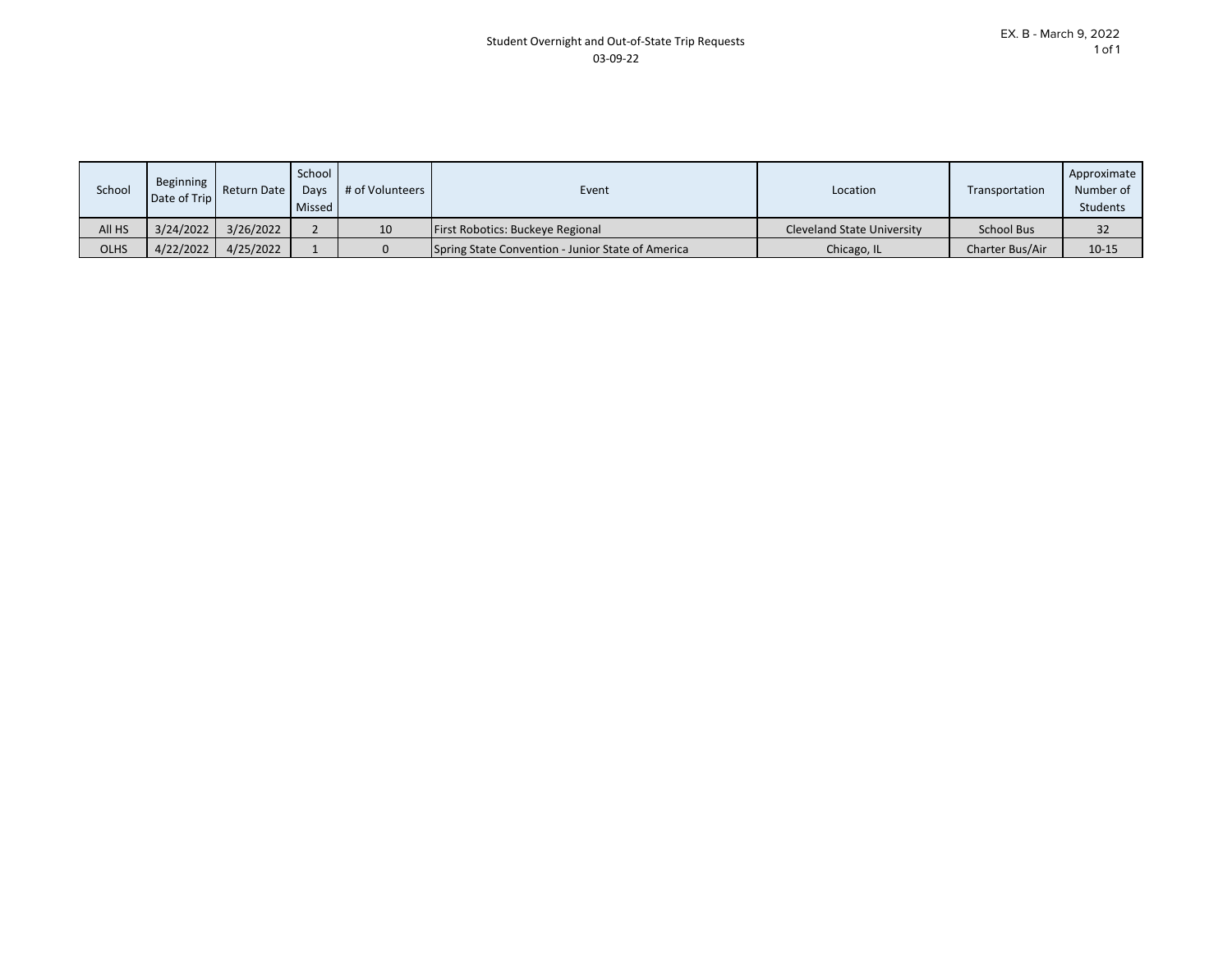

### **FIFTH AMENDMENT TO STANDARD FORM OF AGREEMENT BETWEEN OWNER AND ARCHITECT**

THIS FIFTH AMENDMENT, dated February 14, 2022

between the Owner: Changeler Colentangy Local School District 7840 Graphics Way Lewis Center, Ohio 43035

and the Architect: Fanning/Howey Associates, Inc. 4930 Bradenton Avenue Dublin, Ohio 43017

to the Abbreviated Standard Form of Agreement between Owner and Architect, AIA Document B101-2007 for Architect of Record services, dated June 21, 2018, hereinafter referred to as the Agreement.

#### WITNESSETH:

THAT WHEREAS, the Owner desires to revise the scope of work for the Project, and the Architect is willing to act as Architect for said work;

NOW THEREFORE, the Owner and Architect agree as follows:

- 1. Revise the description of the Project, location and scope on Page 1 of the Agreement by adding the following:
	- **The next project is Renovations for 15 Elementary School Media Centers and 4 PK-Elementary School Playgrounds.**
- 2. That for the purpose of establishing the Basic Compensation of the Architect for Services in connection with this revised scope pursuant to Article 11.1 on page 18 of the Agreement, the following additional wording shall be added:

**Renovations for 15 Elementary School Media Centers and 4 PK-Elementary School Playgrounds**

**Fee ............................................................................................\$89,345.00**

- 3. That for the purposes of establishing the time frame in Article 1.2 on page 2 of the Agreement for this additional Scope of Work, the duration shall be **9 months** from the date of this Amendment.
- 4. All other provisions of the Agreement and previous Amendments shall remain in full force and effect.

IN WITNESS WHEREOF, this Fifth Amendment entered into as of the date and year first above written.

OWNER: ARCHITECT:

| OLENTANGY LOCAL SCHOOL DISTRICT |
|---------------------------------|
| 7840 GRAPHICS WAY               |
| LEWIS CENTER, OHIO 43035        |

FANNING/HOWEY ASSOCIATES, INC. 4930 BRADENTON AVENUE DUBLIN, OHIO 43017

By:\_\_\_\_\_\_\_\_\_\_\_\_\_\_\_\_\_\_\_\_\_\_\_\_\_\_\_\_\_\_\_ By:\_\_\_\_\_\_\_\_\_\_\_\_\_\_\_\_\_\_\_\_\_\_\_\_\_\_\_\_\_

Bruce T. Runyon, AIA Project Executive/ Chief Operations Officer 4930 Bradenton Ave Suite 200 Dublin, OH 43017 614.764.4661 fhai.com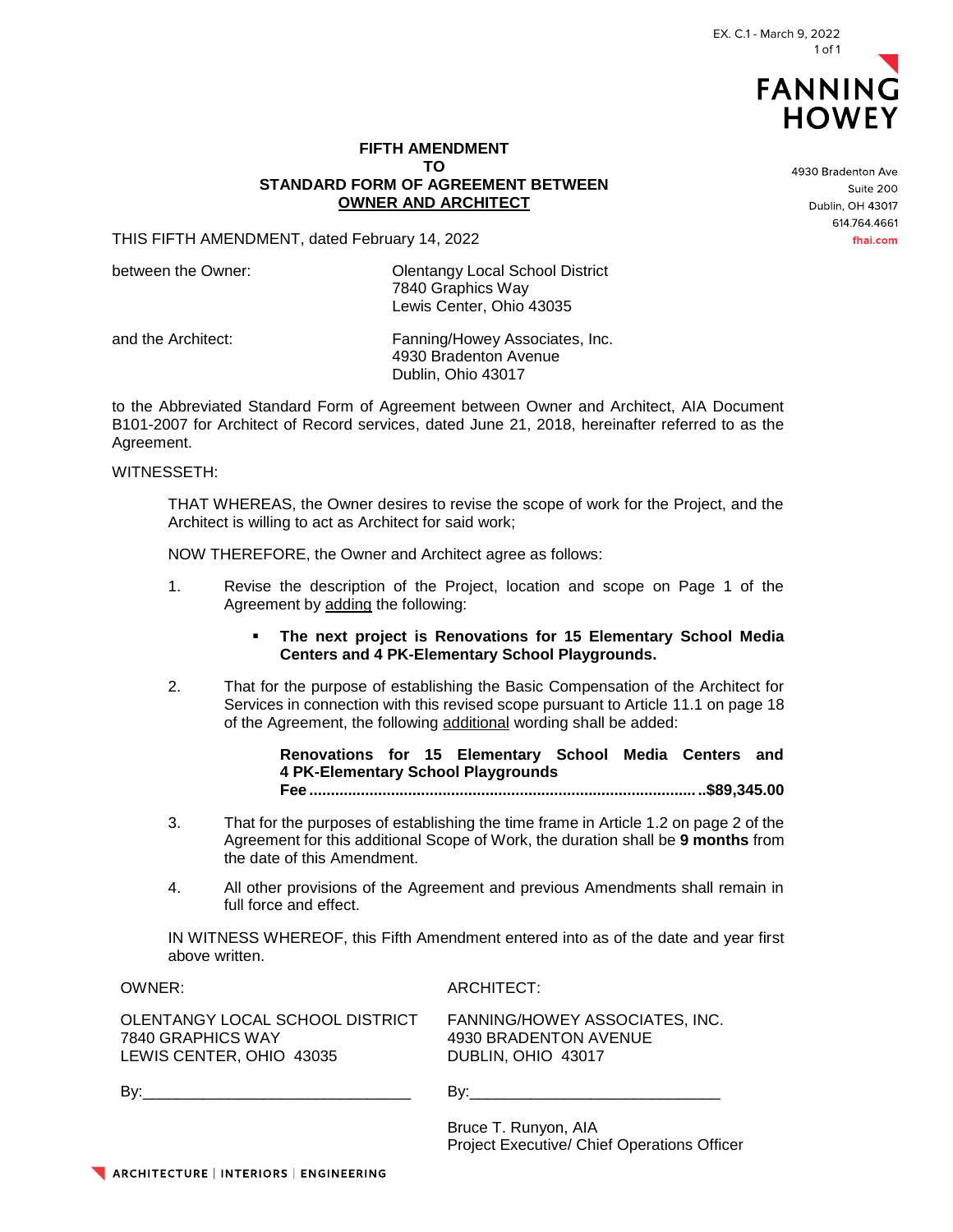## **SIXTH AMENDMENT TO STANDARD FORM OF AGREEMENT BETWEEN OWNER AND ARCHITECT**

THIS SIXTH AMENDMENT, dated February 14, 2022

between the Owner: Changel Colentangy Local School District 7840 Graphics Way Lewis Center, Ohio 43035

and the Architect: Fanning/Howey Associates, Inc. 4930 Bradenton Avenue Dublin, Ohio 43017

to the Abbreviated Standard Form of Agreement between Owner and Architect, AIA Document B101-2007 for Architect of Record services, dated June 21, 2018, hereinafter referred to as the Agreement.

WITNESSETH:

THAT WHEREAS, the Owner desires to revise the scope of work for the Project, and the Architect is willing to act as Architect for said work;

NOW THEREFORE, the Owner and Architect agree as follows:

- 1. Revise the description of the Project, location and scope on Page 1 of the Agreement by adding the following:
	- **The next project is High School Collaboration Studios at Olentangy High School and Olentangy Liberty High School.**
- 2. That for the purpose of establishing the Basic Compensation of the Architect for Services in connection with this revised scope pursuant to Article 11.1 on page 18 of the Agreement, the following additional wording shall be added:

**High School Collaboration Studios at Olentangy High School and Olentangy Liberty High School** 

**Fee……………………………………………………….This Project will be hourly due to its limited size, and will be billed as per Article 11.7 of the above referenced Agreement and the attached billing rates.** 

- 3. That for the purposes of establishing the time frame in Article 1.2 on page 2 of the Agreement for this additional Scope of Work, the duration shall be **9 months** from the date of this Amendment.
- 4. All other provisions of the Agreement and previous Amendments shall remain in full force and effect.

IN WITNESS WHEREOF, this Sixth Amendment entered into as of the date and year first above written.

 $Bv:$ 

OWNER: ARCHITECT:

OLENTANGY LOCAL SCHOOL DISTRICT 7840 GRAPHICS WAY LEWIS CENTER, OHIO 43035

FANNING/HOWEY ASSOCIATES, INC. 4930 BRADENTON AVENUE DUBLIN, OHIO 43017

Bruce T. Runyon, AIA Project Executive/ Chief Operations Officer 4930 Bradenton Ave Suite 200 Dublin, OH 43017 614.764.4661 fhai.com

**FANNING HOWEY**